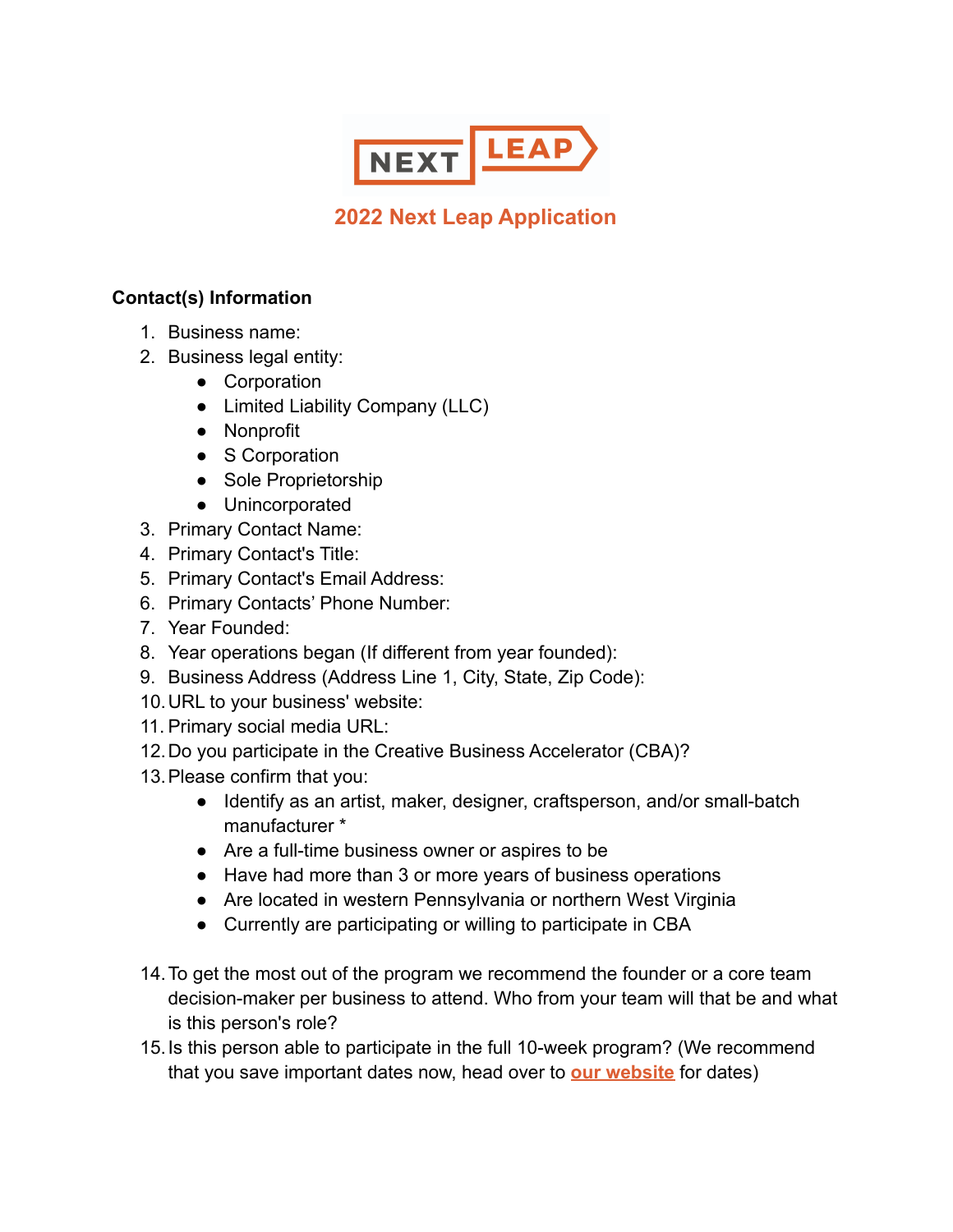### **Business & Product Information**

- 16.In one or two sentences, please describe the products or services your business provides.
- 17.What is your product/service's unique value proposition?
- 18.How do you sell your product?
	- *a. B2C-E-Commerce Platform*
	- *b. B2C- Retail Storefront*
	- *c. B2C- In-Person Markets*
	- *d. B2C- Clients*
	- *e. B2B- Wholesale/Retail*
	- *f. B2B- Other*
	- *g. Other*
- 19.Who is your target customer?
- 20.Who are your direct competitors? Please list the websites or URLs of 3 competitors and briefly explain how you are different.
- 21.Sample of work link. (One or more samples of past work such as video, audio, images, or photos to get a better idea of your product, please share it here).

## **Social Impact**

22.Please tell us about the social or economic impact of your business. Do you create jobs? Are you located in a low-to-moderate-census tract area\*? Are you occupying a storefront, is your supply chain local, or recycled? In 150 words or less, please explain. (To learn if you are located in low-to-moderate-census tract area visit: **<https://geomap.ffiec.gov/FFIECGeocMap/GeocodeMap1.aspx>**, search under "2021" )

#### **Revenue & Operations**

- 23.What is the average price and price range of your products?
- 24.Other than selling goods or services, does your business make money in other ways?
- 25.In 2021, how much revenue did you generate?
- 26.Roughly, what was your business's net income for 2021?
- 27.In 2021, did your business have a reserve for rainy days? Y/N
- 28.How did Covid-19 impact your business and business model?
- 29.In 2020, how much revenue did you generate?
- 30.Roughly, what was your business's net income for 2020?
- 31.Where do you currently operate your business?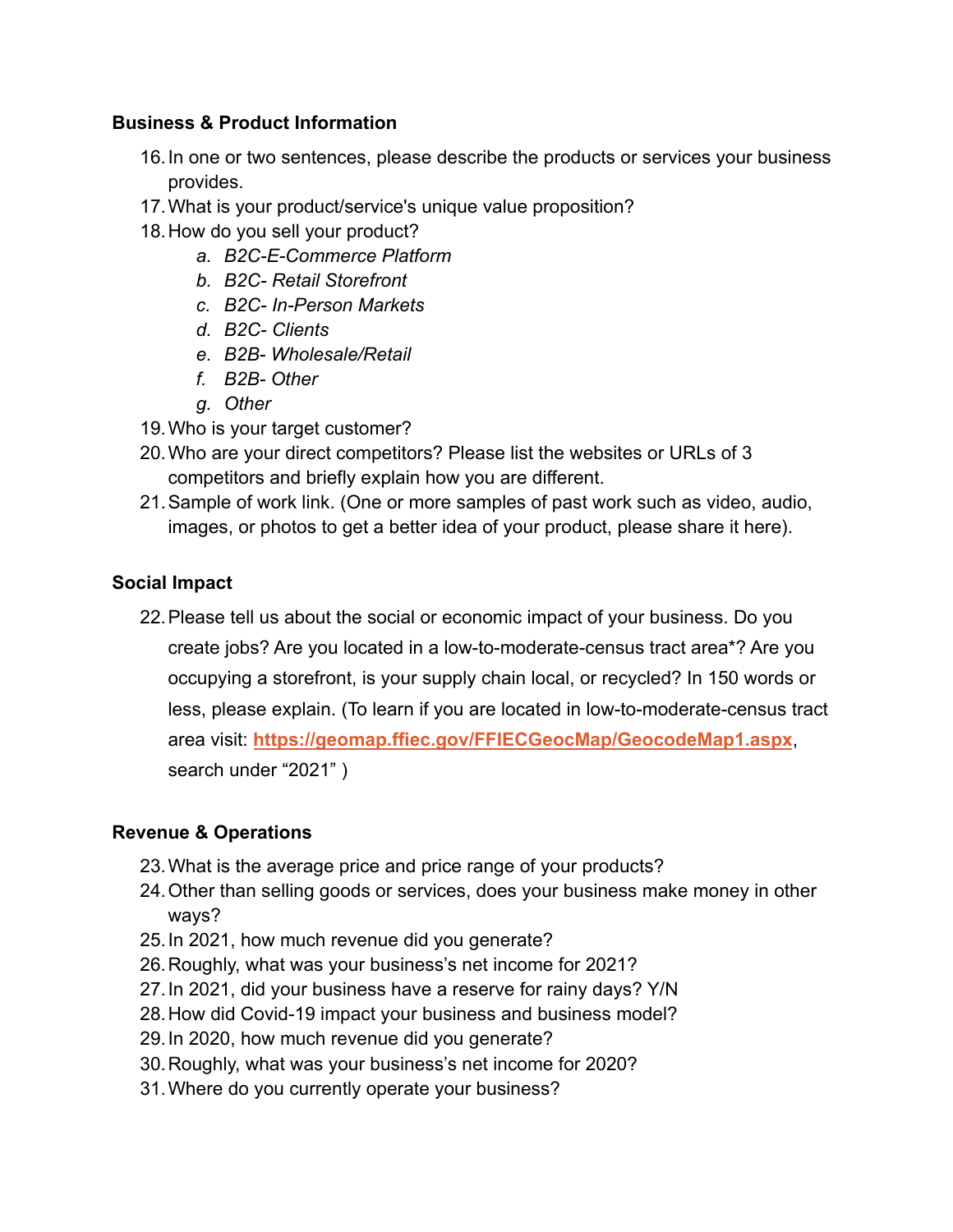- a. Home
- b. Rented Studio
- c. Co-Working
- d. Commercial Lease
- e. Owned commercial building
- f. Other
- 32.What is your current bookkeeping system/setup to run basic reports? Check all that applies
	- a. Quickbooks
	- b. Wave
	- c. Excel spreadsheet
	- d. A part-time bookkeeper or contractor
	- e. Other
- 33.What tools do you use to understand your business performance/traction? Check all that applies
	- a. Website traffic (e.i Google analytics)
	- b. SEO Performance
	- c. Social media analytics/data
	- d. Other

### **Team Information**

- 34.Please list all founders/owners of this business. (Please indicate the person's title/role; relevant experience; and if they're full-time or part-time)
- 35.How many employees does your business have? List many of these employees are contract workers and specify if they work year-round or are seasonal workers.
- 36.List any mentors or advisors that you meet on the regular basis for business advice. (Please make sure to indicate Name, Company, and Background/Expertise)

#### **Other**

The Creative Business Accelerator (CBA) supports and invests in entrepreneurial artists, designers, makers, and craftspeople from all backgrounds that are building businesses that impact the regional economy in meaningful ways. The following questions help us track, measure, and report on our equitable and inclusive goals and efforts.

- 37.Is your business at least 50% minority-owned?
- 38.What is your current gender identity?
- 39.Ethnicity (Check all that apply):